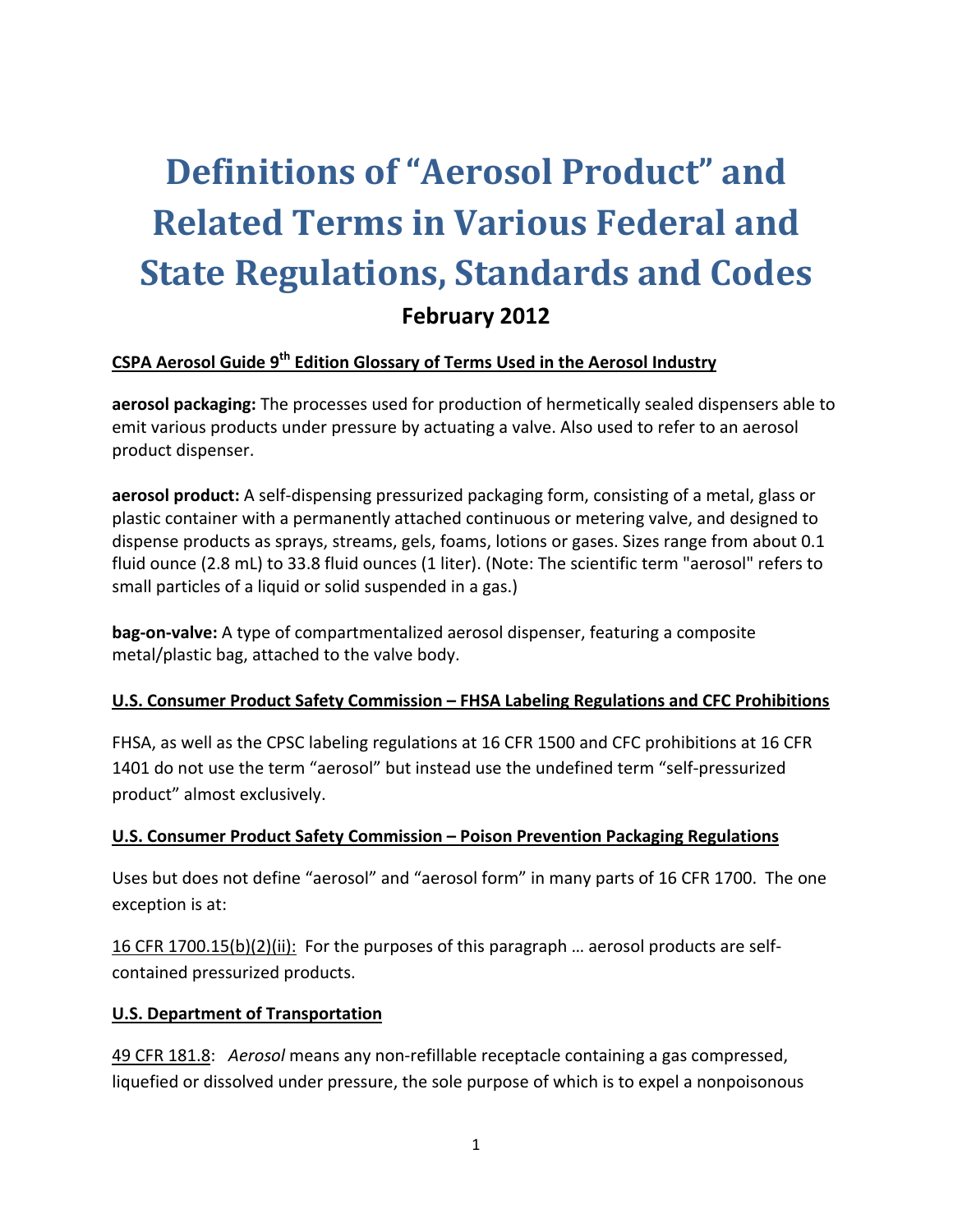(other than a Division 6.1 Packing Group III material) liquid, paste, or powder and fitted with a self‐closing release device allowing the contents to be ejected by the gas.

The aerosol container specifications in 49 CFR 178.33, however, are presented without any use of the terms "aerosol" or "pressurized".

# **U.S. Environmental Protection Agency – Consumer Products VOC Regulatio**n

40 CFR 59.202:  *Aerosol product* means a product characterized by a pressurized spray system that dispenses product ingredients in aerosol form by means of a propellant (i.e., a liquefied or compressed gas that is used in whole or in part, such as a co‐solvent, to expel a liquid or any other material from the same self‐pressurized container or from a separate container) or mechanically induced force. ''Aerosol product'' does not include pump sprays.

40 CFR 59.503: *Aerosol Coating Product* means a pressurized coating product containing pigments or resins that is dispensed by means of a propellant and is packaged in a disposable can for hand‐held application, or for use in specialized equipment for ground traffic/marking applications. For the purpose of this regulation, applicable aerosol coatings categories are listed in Table 1 of this subpart.

# **U.S. Environmental Protection Agency – Pesticide Registration**

40 CFR 156: For pesticide labeling, uses but does not define the terms "pressurized products" and "pressurized container".

40 CFR 156.10(d)(3): If the pesticide is solid or semisolid, viscous or pressurized, or is a mixture of liquid and solid, the net content statement shall be in terms of weight expressed as avoirdupois pounds and ounces.

#### **U.S. Environmental Protection Agency – Ozone Depletion Regulation**

Uses terms "aerosol" and "propellant" but defines neither.

#### **U.S. Environmental Protection Agency – Automotive Fuel Additive Registration**

40 CFR 79.58: Uses, but does not define, the term "aftermarket aerosol fuel additive".

#### **U.S. Federal Trade Commission – Fair Packaging & Labeling Regulations**

Does not use the term aerosol product, but uses the word "propellant" and "commodity under pressure" in the net contents declaration provision:

16 CFR 500.25(a): The statement of net quantity of contents shall accurately reveal the quantity of the commodity in the container exclusive of wrappers and other material packed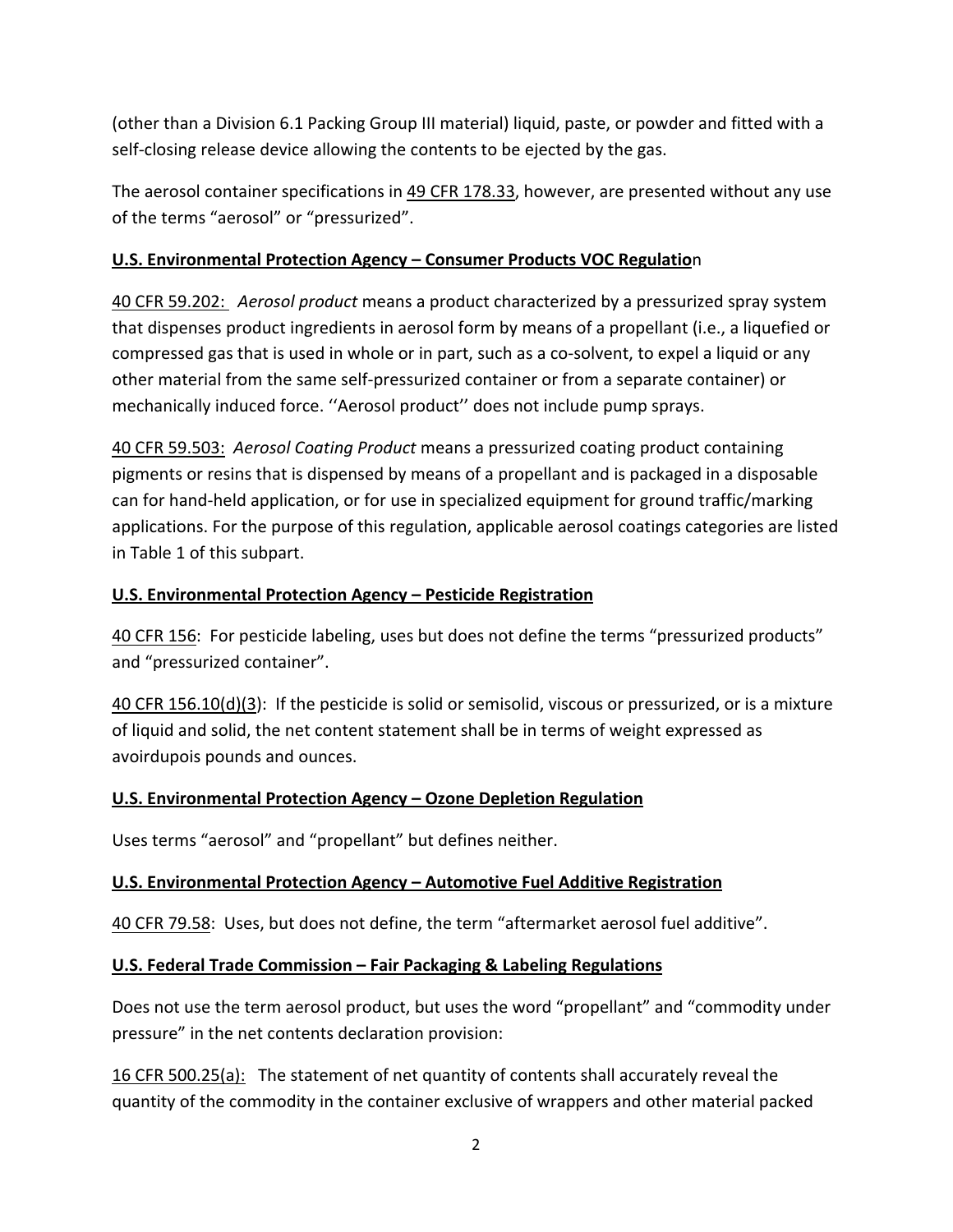therewith: *Provided,* that in the case of a commodity packed in a container designed to deliver the commodity under pressure, the statement shall declare the net quantity of the contents that will be expelled when the instructions for use are followed. The propellant is included in the net quantity statement.

# **U.S. Food & Drug Administration – Food, Drug, Cosmetic Regulations**

21 CFR 2.125: Uses, but does not define, "aerosol product or other pressurized dispenser" as well as "aerosol product" and "aerosol".

21 CFR 101, 21 CFR 300, 21 CFR 369, 21 CFR 740, and 21 CFR 801: These sections use, but do not define, "self-pressurized container" and do not use the term "aerosol". 21 CFR 740 does specifically exempt from the inhalation misuse warning labeling products with a "physical barrier" to prevent escape of the propellant.

# **U.S. Food & Drug Administration – Tamper Resistance Regulation**

21 CFR 700.25(b): For purposes of this section, the term ''aerosol product'' means a product which depends upon the power of a liquified or compressed gas to expel the contents from the container.

# **National Fire Protection Association Code 30B**

**3.3.1\* Aerosol.** A product that is dispensed from an aerosol container by a propellant.

**3.3.2\* Aerosol Container.** A metal can or plastic container, up to a maximum size of 1000 ml (33.8 fl oz), or a glass or plastic bottle, up to a maximum size of 118 ml (4 fl oz), that is designed and intended to dispense an aerosol.

**3.3.3\* Aerosol Propellant.** The liquefied or compressed gas that expels the contents from an aerosol container when the valve is actuated. A propellant is considered flammable if it forms a flammable mixture with air or if a flame is self‐propagating in a mixture of the propellant and air.

# **National Institute for Standards and Technology Handbook 130**

Uses but does not define the term "aerosols and similar pressurized containers". Provides the following interpretation of FTC net quantity declaration:

10.3. Aerosols and Similar Pressurized Containers. – The declaration of quantity on an aerosol package and on a similar pressurized package shall disclose the net quantity of the commodity (including propellant), in terms of weight, that will be expelled when the instructions for use as shown on the container are followed.